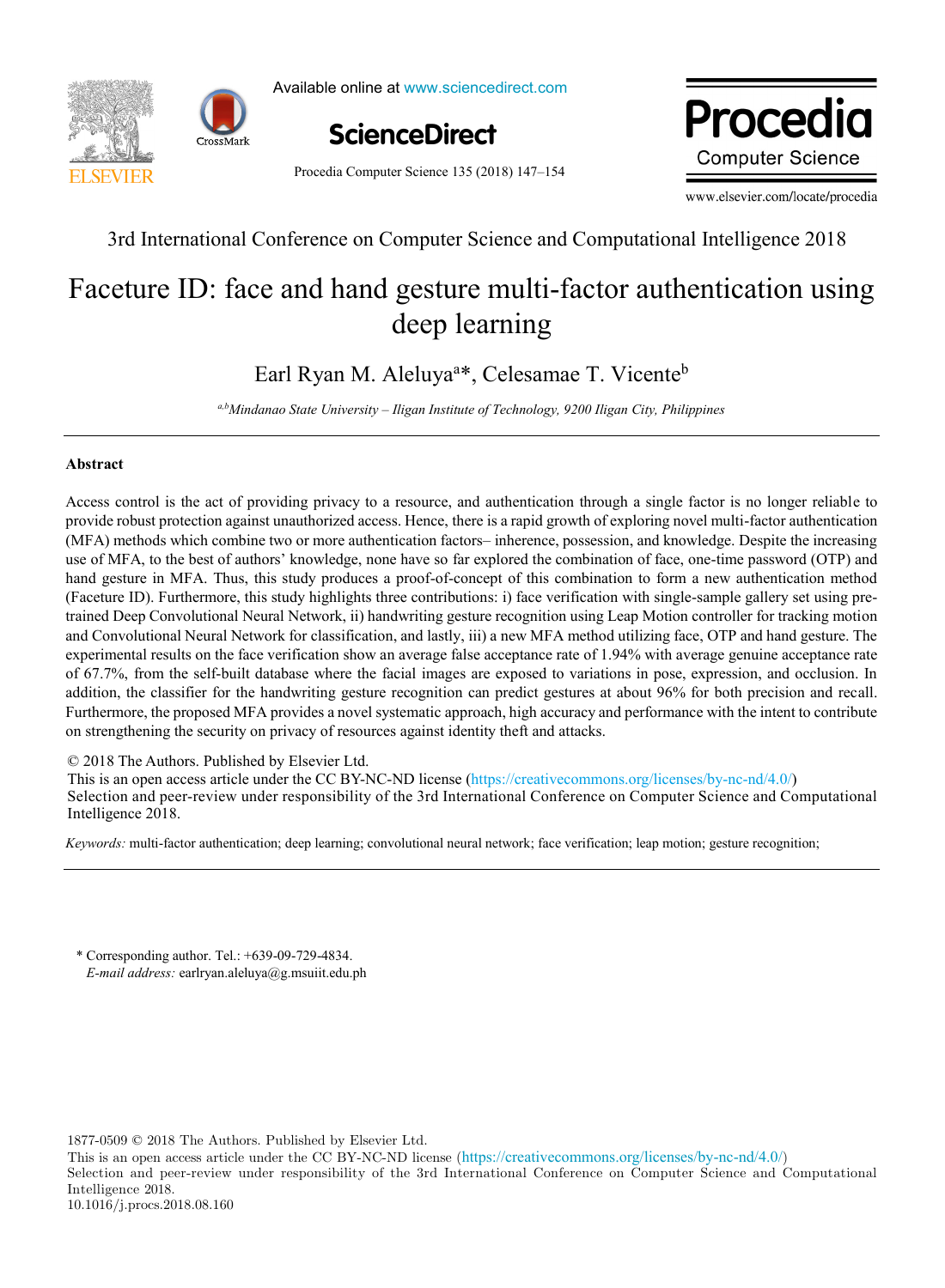## **1. Introduction**

In the light of security incidents, the single factor authentication (SFA) is no longer reliable to provide robust protection against unauthorized access<sup>1</sup>. A report from Breach Level Index recounts 974 data breaches occur from January to June of the year 2016 where 64% of them constitute to identity attacks<sup>2</sup>. Traditional SFA implemented either password-based security mechanism or biometrics that has security drawbacks. Passwords, the most common authentication factor, has suffered from theft attacks, password cracking and susceptibility to phishing <sup>3</sup>. In the same way, biometrics alone does not guarantee safety from unauthorized users, raises privacy concerns and is convenient only for limited applications since the system becomes very slow for a large number of users <sup>4</sup>.

Hence, the two-factor authentication (2FA) has been introduced in order to enhance security in authentication systems by extending the SFA. In 2FA, the user provides dual means of identification to gain access to specific resources: one of which is typically a security code (something the user knows) and the second factor (something the user has) such as a card, to reduce the possibility of online identity theft. Although 2FA may seem promising to be the cure for securing networks and resources, there are many security holes that this type of authentication will not protect against and still vulnerable to man-in-the-middle attacks<sup>5</sup>.

With this, there is a growing development of novel multi-factor authentication (MFA) methods to establish secure and authorized communication between a user and server over an insecure channel <sup>6</sup>. This scheme combines authentication techniques belonging to different factors which can be categorized into three groups– inherence (something you are), possession factor (something you have) and knowledge (something you know) <sup>7</sup> . It can be implemented in the following combinations – knowledge and possession, possession and inherence, inherence and knowledge, or all authentication factors. MFA are actively relevant in mobile environment, remote authentication, multi-server environment, wireless sensor networks, cloud computing, web applications, banking and commerce, session initiation protocol, continuous authentication and many more <sup>8</sup>.

The less sophisticated MFA system is designed based on the combination of knowledge and possession factors. One-time password (OTP) is a practical authentication service to prevent password phishing attacks  $9$  which eliminates the need to preset user passwords during the authentication process while leveraging the security through sending OTPs from the server to the mobile devices. This setup combines the static password (knowledge) and the OTP (possession). Another combination is using both inherence and possession factors that requires a biometric data and provides an OTP. In <sup>10</sup>, a handwritten signature using the mouse movement (inherence) with the OTP (possession) generated from an open source Google authenticator. Their process eliminates the cost involving digital signature authenticity for remote authentication. Cascading inherence and knowledge factors, which requires a biometric data and a static password, is also one method in MFA. In <sup>11</sup>, a behavioral handwritten signature (inherence) with the static password (knowledge) achieves a high security on a cloud-based application that addresses the challenge in modern hand-held devices to ensure the privacy of the users.

Although the combination of only two authentication factors has been well-studied for means of controlling access, a systematic literature introduced various issues and challenges in 2FA algorithms <sup>8</sup> that purports several applications to use all factors to leverage the security of the verification process. One prototype incorporates fingerprint (inherence), tap sequence (knowledge) and near-field communication (NFC) tag to the reader in the smartphone, together with an NFC sticker, keychain, or NFC-enabled wearable device <sup>12</sup>. Various biometric signals are also being actively studied: one recent trend is the use of multimodal data for achieving high reliability <sup>13</sup>, yet it generally requires multiple sensors, which result in high developmental costs. This gap was addressed by Hyunsoek Choi and Hyeyoung Park who proposed a novel multimodal biometric system that used two heterogeneous biometric signals obtained from a single vision sensor: facial image and gesture video <sup>14</sup>. However, multimodal biometric system used a parallel structure to capture both the two factors which make the system dependent on the performance of both verification systems.

In the milieu of increasing reliance on MFA, to the best of author's knowledge, none have so far integrated the facial biometrics, OTP, and hand gesture. Thus, this present study introduces "Faceture ID", a proof-of-concept of a new MFA that cascades face verification, OTP messaging and hand gesture recognition. The system uses image classification technique to recognize the face and handwriting gestures. Along addressing the limitation of the multimodal biometric system, instead of using parallel verification system, this study uses authentication factors sequentially. In this way, if the first verification process concludes an unauthorized user, the authentication will not proceed to the next verification process, thereby, preventing longer queuing time. Moreover, this study attends to improve the performance of the face verification system using deep learning method by adapting a pre-trained FaceNet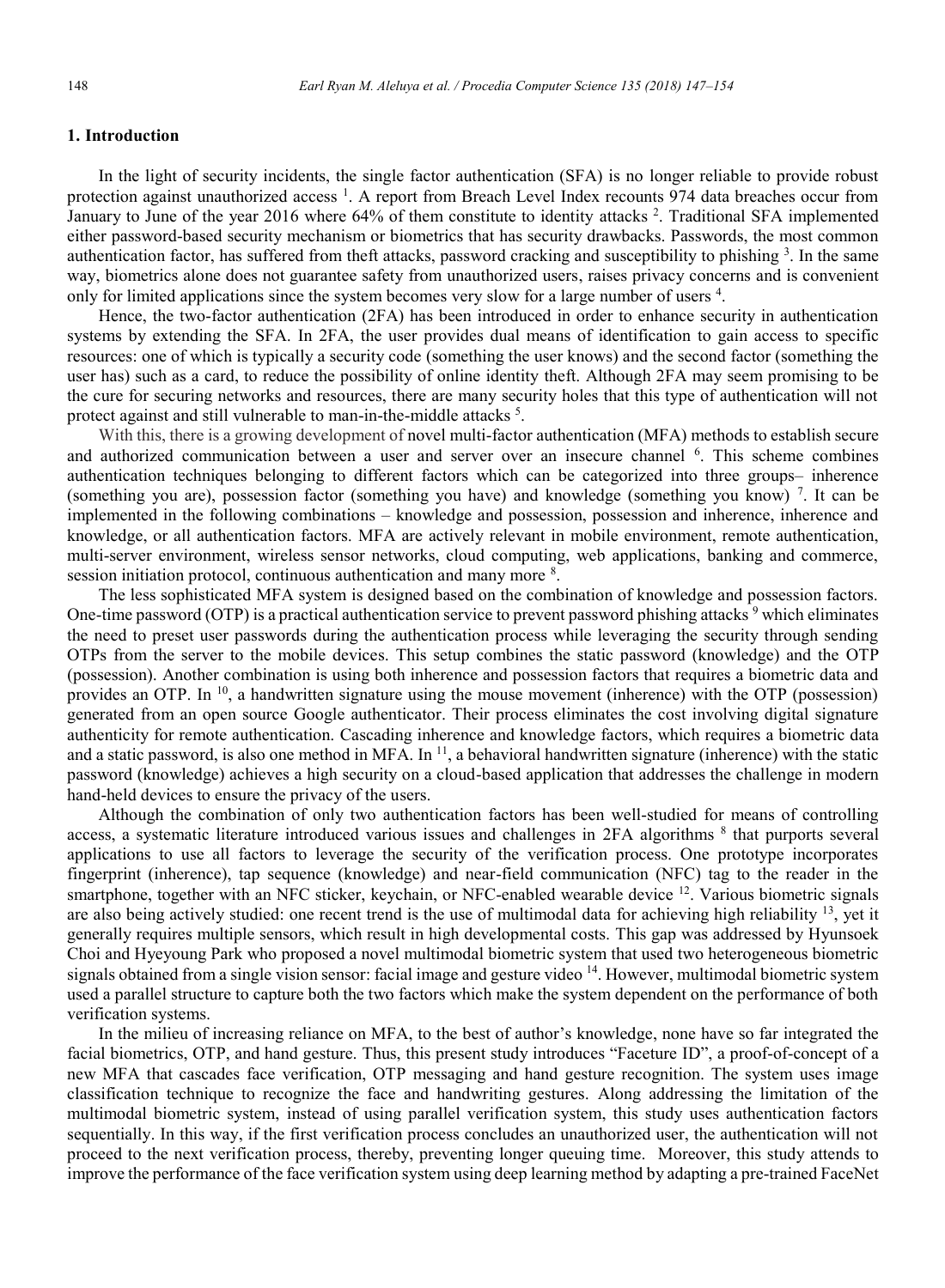model wherein this model applies Convolutional Neural Network. The proposed system used Leap Motion Controller (LMC) on hand gesture since it is inexpensive and less sophisticated than Kinect sensor, has good detection performance and accurate 15. The proposed system is designed to be implemented in facilities requiring high security with less population, unlike sensors for mobile phones are designed for portability. In addition, it is introduced to overcome the drawbacks of the traditional authentication system of its reliability and performance.

This paper is further organized as follows: Section 2 is devoted to reviewing the latest approaches to face verification and hand gesture recognition. The proposed method is explained in Section 3, while Section 4 presents the experimental results. Finally, the conclusion is made in Section 5.

### **2. Related works**

This section discusses the existing methods on face recognition and dynamic handwriting gesture recognition.

## *2.1. Methods of face verification system*

Face recognition is a biometric application in which the system either classifies human identity according to the face (face identification) or verifies whether two images belong to the same subject (face verification) **<sup>16</sup>**. Face recognition can be clustered based on the methods on how discriminative features are obtained and how they are used for classification.

Image-set-to-single-image face recognition (SIFR) is the framework that uses many facial samples per person during training and evaluates a single facial image. Although, image-set-to-image-set face recognition (SSFR) is different from conventional SIFR since there is only one facial image in the probe set. SSFR assumes the training set and the testing set to have multiple sample images for each person **<sup>17</sup>**. In 2016, the FaceNet garnered a remarkable accuracy of 99.63% in the LFW dataset **<sup>18</sup>**. With the result, SSFR through deep learning models has become an active research nowadays.

The limitation of the availability of facial images for every person produces a new challenge in face recognition, and this challenge is coined as single sample per person problem (SSPP). Thus, the single-image-to-single-image face recognition (IIFR) uses one sample per person for the training and probing. Unlike IIFR, the single-image-to-imageset face recognition (ISFR) does not ignore the collection of the multiple probe samples. In which most real-world applications, the probe samples usually can be captured on the spot easily while there is usually a single register for each person on the database **<sup>17</sup>**.

The SSPP problem is quite common in practical face-related applications. Several IIFR and ISFR methods present approaches to learn discriminative information from the single image in the training set. Thus, this study aims to develop a face verification system on top a pre-trained deep learning model (which is an SSFR) to address the SSPP problem by obtaining a high-level representation of the single image in the gallery set.

#### *2.2. Methods of handwriting gesture recognition*

Due to the advantages of convenience and naturalness, hand gestures have been widely used for mid-air interaction between the machine and the human such as in virtual reality and intelligent robot control. The difficulty in recognizing dynamic hand gestures lies on what sensor to use for detection and what model for classification 19.

Data glove-based and visual-based methods are the two approaches to acquire hand motion. Data gloves are wearable devices embedded with gyroscopes, accelerometers and other physical sensors to obtain 3D information. On the other hand, Microsoft Kinect and Leap Motion controller are visual-based hardware which rely on the captured depth images to extract the positions of the hands, joints, and fingers <sup>20</sup>.

The challenge in dynamic handwriting gesture recognition is not only on the classification but must also address the problems in detection, tracking and feature extraction. The Leap Motion controller (Figure 1) detects and tracks the 3D coordinates of the hands' frame by frame directly. This simplified tracking motivates this study to use LMC for detection. The 3D information of the hand is collected to form a time series. However, according to  $^{20}$ , time series prediction is unstable and limited. Thus, this study represents each dynamic gesture as an image containing the trajectory.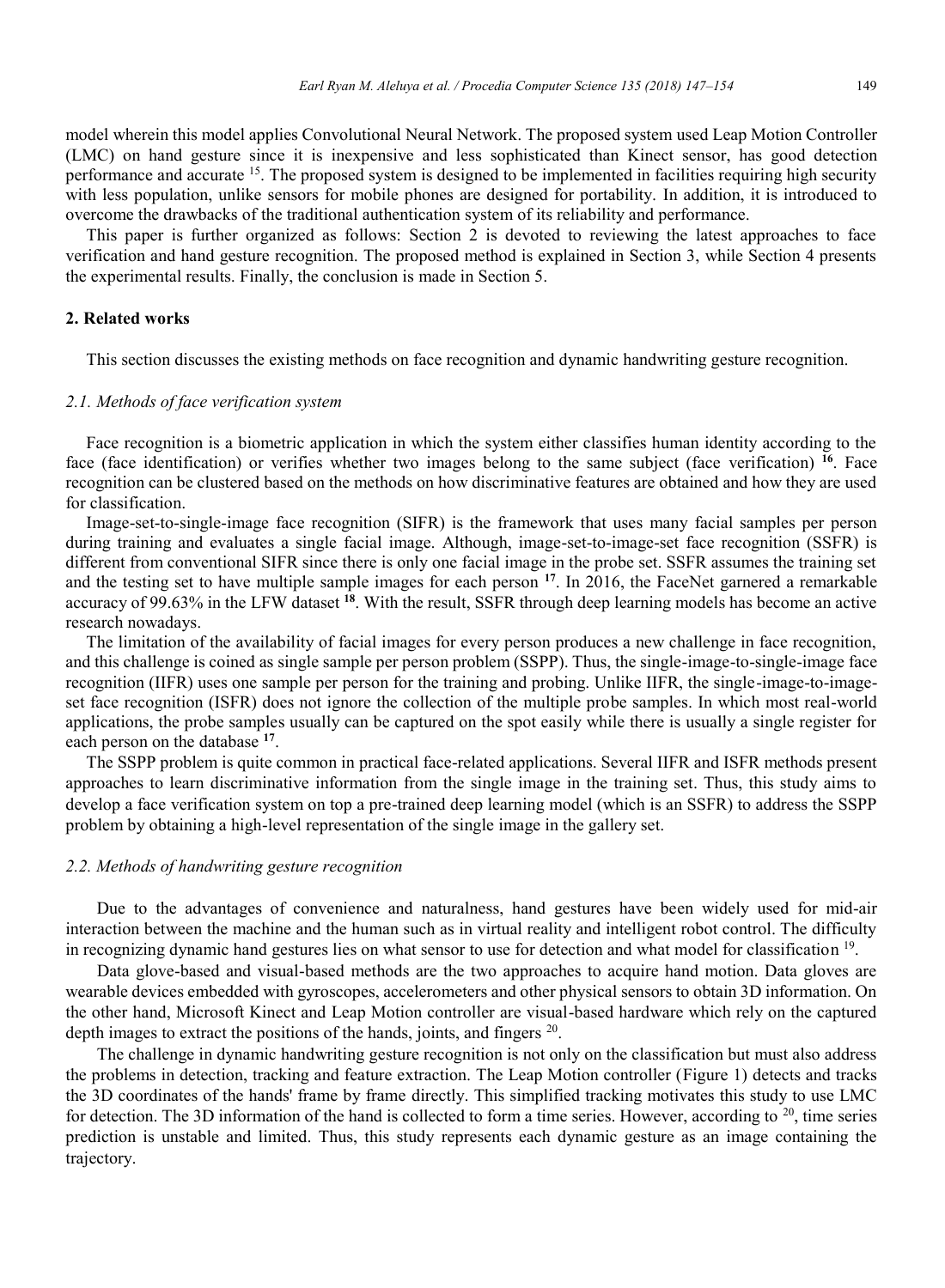

Fig. 1. Components of the Leap Motion controller.

The proposed system used LMC since the performance of the said hardware, which is not just a portable device, is remarkable as evaluated by several researchers. In 2013, Weichert, Bachmann, Rudak, and Fisseler stated that the localization precision of the sensor is within 0.2-millimeter deviation <sup>21</sup>. In 2014, the experiments from Guna, Jakus, Pogacnik, Tomazic, and Sodnik concluded that the sensor is reliable and accurate for tracking points 22. Lastly, Bachmann, Weichert, and Rinkenauer pointed out that the sensor has 7.2% error rate for detecting hands and fingers, making it plausible to be a pointing device  $2<sup>3</sup>$ . Since the sensor is well-evaluated, there is a recent effort from researchers in this field to establish a robust recognizer of dynamic hand gestures using the sensor  $15\,20$ . In terms of its usage, there are many motion sensing devices available in the marketplace. The Leap Motion controller was chosen for this project because of its accuracy and low price. Unlike the Kinect, which is a full body sensing device, the Leap Motion controller specifically captures the movements of a human hand, albeit using similar IR camera technology <sup>15</sup>.

### **3. System architecture**

The proposed "Faceture ID" has the system architecture as designed below in Figure 2. It has two stages – *registration* and *authentication*. The *registration* stage refers to the task of populating the database with the authorized person's name, phone number, and facial image. Meanwhile, the *authentication* stage refers to the login process and it composes of sequential verification. First, the facial image of the person is captured using a camera and then being compared to the samples inside the database. Where there is a match from the templates, the authentication process continues. Otherwise, the person is rejected accordingly. Afterward, the system generates an OTP and sends it to the person's mobile phone. Once received, the person writes the OTP on mid-air within the coverage of the Leap Motion controller. The person will be granted access when the handwriting gestures are correctly supplied.



Fig. 2. System architecture of the proposed "Faceture ID".

The following subsections discuss the architecture of the individual systems – the face recognition, OTP messaging and gesture recognition.

### *3.1. Face verification system*

Each image in the gallery set and probe set undergo same pre-processing to output high-level representation and are discussed as follows:

The *down-sampling* is the step to scale down the resolution of the original captured image which decreases the processing power for future image manipulation. The *face detection* is the step wherein the faces are localized using the OpenFace "dlib" frontal face detector API. The OpenFace library is an open-source implementation of FaceNet 24. In the *landmark detection* step, there are 68 face landmarks per detected face that describe the shape of the face. Lastly, each face is represented by a vector with 128 features in the *representation* step and it contains the ratio of distances, areas, and angles of the localized landmarks.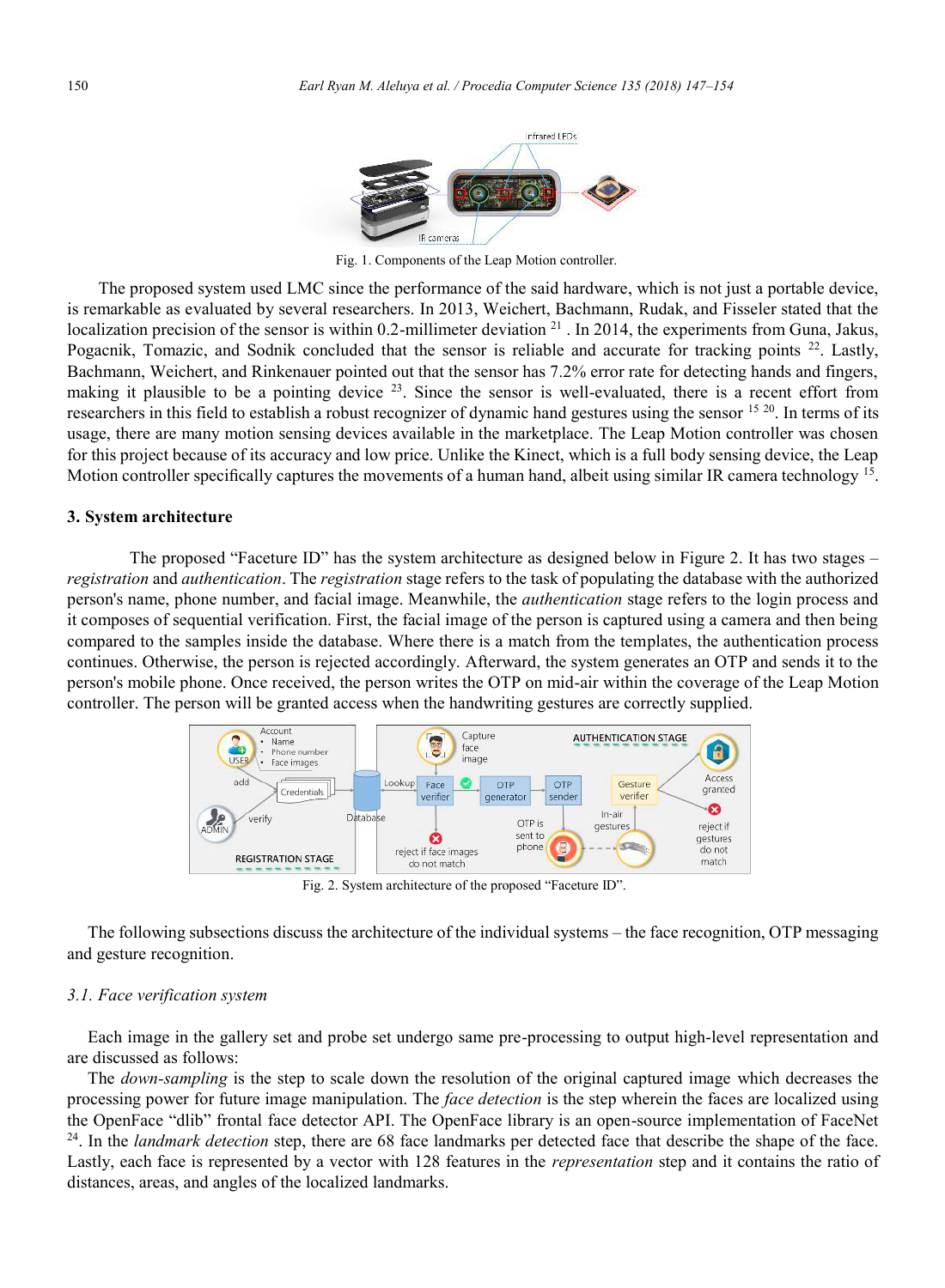When verifying a person, the vector describing the probe image must be similar to the ones saved in the gallery set (database). The similarity between two vectors is computed through magnitude (Euclidean distance) and direction (cosine similarity). Mathematically, the formulas are:

$$
distance = ||F_{gallowy}.F_{probe}|| = \sqrt{\sum_{i=1}^{128} (f_i^{gallowy} - f_i^{probe})^2}
$$
\n(1)

and,

$$
similarity(F_{gallery}, F_{probe}) = \cos\theta = \frac{F_{gallery} \cdot F_{probe}}{||F_{gallery}|| \cdot ||F_{probe}||}
$$
\n(2)

#### *3.2. Instant messaging application*

Once the system verifies the authorized person, a one-time password is sent to his phone number. The password is composed of six random digits which are generated randomly from the range between 100000 and 999999. The system application connects to the Twilio cloud service to request for sending an outbound SMS. Twilio is a cloud service especially for communication purposes such as chat, call, and SMS.

#### *3.3. Gesture recognition system*

Once the OTP is received, the person handwrites the password to perform mid-air interaction using Leap Motion controller. The system architecture is described as follows:

The *pre-processing* module accepts a handwriting gesture which is represented as a series of image frames that are captured from the Leap Motion controller. The application service of the sensor provides directly the 3D information of the index finger and the z-coordinate of this finger is neglected in the process. The *thresholding* module determines the start and end of the trajectory using the speed at the tip of the index finger. When the speed exceeds 10 mm/s, the finger is considered moving, otherwise, it is the end of the gesture. The *conversion* module aims to convert the trajectory of the finger into an image-like canvas using the OpenCV library. This module extracts the region-of-interest and resizes the canvas into a resolution of 28x28 matrix. In *classification* module, a self-constructed convolutional neural network with 7 layers including the input and output layers. The hidden layers consist of two combinations of convolution and pooling layers, plus a fully connected layer.

The digit is classified one at a time. If the digits match the OTP, the person is accepted and is granted with access.

### **4. Experimental results**

This section enumerates the evaluation of individual systems and the fully-integrated system. The experiment is conducted in a Lenovo U31-70 computer with Intel Core i7 CPU and 8 GBs of RAM.

### *4.1. Evaluation on proposed face verification system*

Based on the system architecture of the face verification, there is a need to choose threshold values of Euclidean distance and cosine similarity, and in this work, 0.60 and 0.93 are selected respectively. The values are obtained based on heuristic observation on the different combinations of the two parameters.

Twenty university students composing of 10 males and 10 females are invited to participate in the gathering of facial images. A "Nikon" SLR camera is used to record videos from the participants. Each participant moved his head to different pose in a sequence as follows – front, upward, downward, left, right, counter-clockwise and clockwise directions. For various expression, the participants expressed different emotions like happy with a close and open smile, sad, excited, angry and shocked. Lastly, for occlusion, each participant wears one accessory at a time, either eyeglass, sunglass or a cap.

To evaluate the system, two scenarios are experimented – *condition positive* and *condition negative*. In a *condition positive* scenario, the probe images from the recorded videos are cross-referenced to the images of authorized people in the gallery set. While in a *condition negative* scenario, the system is assumed to be scrutinized by unauthorized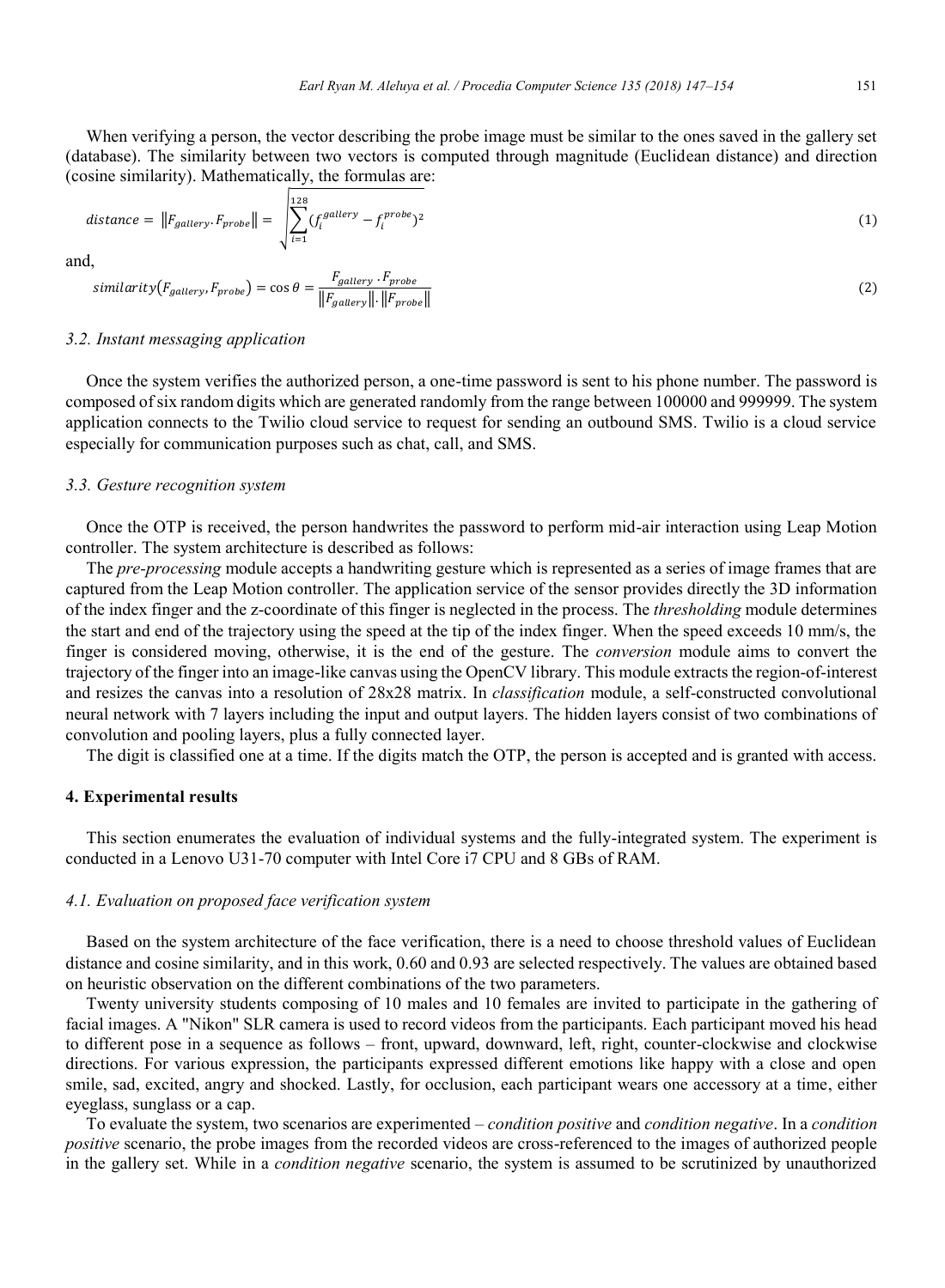people through cross-referencing the images from the videos of a specific person to the gallery set which omits the existence of his sample image. Table 1 summarizes the classification reports on the evaluation in *condition positive* scenario. Having average precisions above 90% is an advantage to the system since it means that there is a minimal chance that an authorized person is misclassified as someone else in the dataset. Moreover, the system predicts above 77% accuracy even in different pose, various expressions, and even wearing an eyeglass. However, the accuracy lowers when a person wears sunglass or a cap because some landmarks are not visible.

|  |  |  |  | Table 1. Classification report for face verification on condition positive scenario. |  |  |
|--|--|--|--|--------------------------------------------------------------------------------------|--|--|
|  |  |  |  |                                                                                      |  |  |

| Challenge               | Images per person | Average precision | Average recall | Average f-score |
|-------------------------|-------------------|-------------------|----------------|-----------------|
| Various pose            | 2,522             | 0.99              | 0.86           | 0.92            |
| Various expression      | 901               | 0.98              | 0.84           | 0.90            |
| Occlusion from eyeglass | 648               | 0.96              | 0.77           | 0.85            |
| Occlusion from sunglass | 648               | 0.91              | 0.35           | 0.50            |
| Occlusion from cap      | 657               | 0.94              | 0.55           | 0.64            |

The two scenarios, when combined, produce a binary confusion matrix. It demonstrates the overall verification performance based on the total number of true positives (TP), false negatives (FN), true negatives (TN) and false positives (FP). The genuine acceptance rate (GAR), false rejection rate (FRR), genuine rejection rate (GRR) and false acceptance rate (FAR) are calculated from values of TP, FN, TN, and FP. Table 2 summarizes the system performance on two different scenarios, while Figure 3 visualizes them in a binary confusion matrix. The chance that the system accepts falsely an unauthorized person is below 2%. Though FAR is minimal, this issue is still addressed through the proposed MFA method.

Table 2. Performance summary of the proposed face verification system.

| Challenge               | Condition positive |       |        |        | Condition negative |      |            |        |
|-------------------------|--------------------|-------|--------|--------|--------------------|------|------------|--------|
|                         | TР                 | FN    | GAR    | FRR    | ΤN                 | FP   | <b>GRR</b> | FAR    |
| Various pose            | 43548              | 6892  | 0.8634 | 0.1366 | 50415              | 25   | 0.9995     | 0.0005 |
| Various expression      | 15172              | 2848  | 0.8420 | 0.1580 | 17385              | 635  | 0.9648     | 0.0352 |
| Occlusion from eyeglass | 10039              | 2921  | 0.7746 | 0.2254 | 12695              | 265  | 0.9796     | 0.0205 |
| Occlusion from sunglass | 4542               | 8418  | 0.3505 | 0.6495 | 12676              | 284  | 0.9781     | 0.0219 |
| Occlusion from cap      | 7273               | 5867  | 0.5535 | 0.4465 | 12892              | 248  | 0.9811     | 0.0189 |
| Total                   | 80574              | 26946 | 3.384  | 1.616  | 106063             | 1457 | 4.903      | 0.0969 |
| Average                 | 16115              | 5389  | 0.677  | 0.323  | 21213              | 291  | 0.981      | 0.0194 |



Fig. 3. Binary confusion matrix for the face verification system.

### *4.2. Evaluation on Leap Motion-based gesture recognition*

To produce a good classifier, this study constructs a dataset containing 500 images per digit. The 400 images for each digit are used for training while the rest are used for the evaluation. Figure 4 shows the system performance as visualized in a confusion matrix and Table 3 summarizes the report. Based on table, the classifier garners 96% for the average values of precision, recall and f-scores. This result concludes that the proposed handwriting gesture recognition using Leap Motion controller for detection is a feasible method. cap.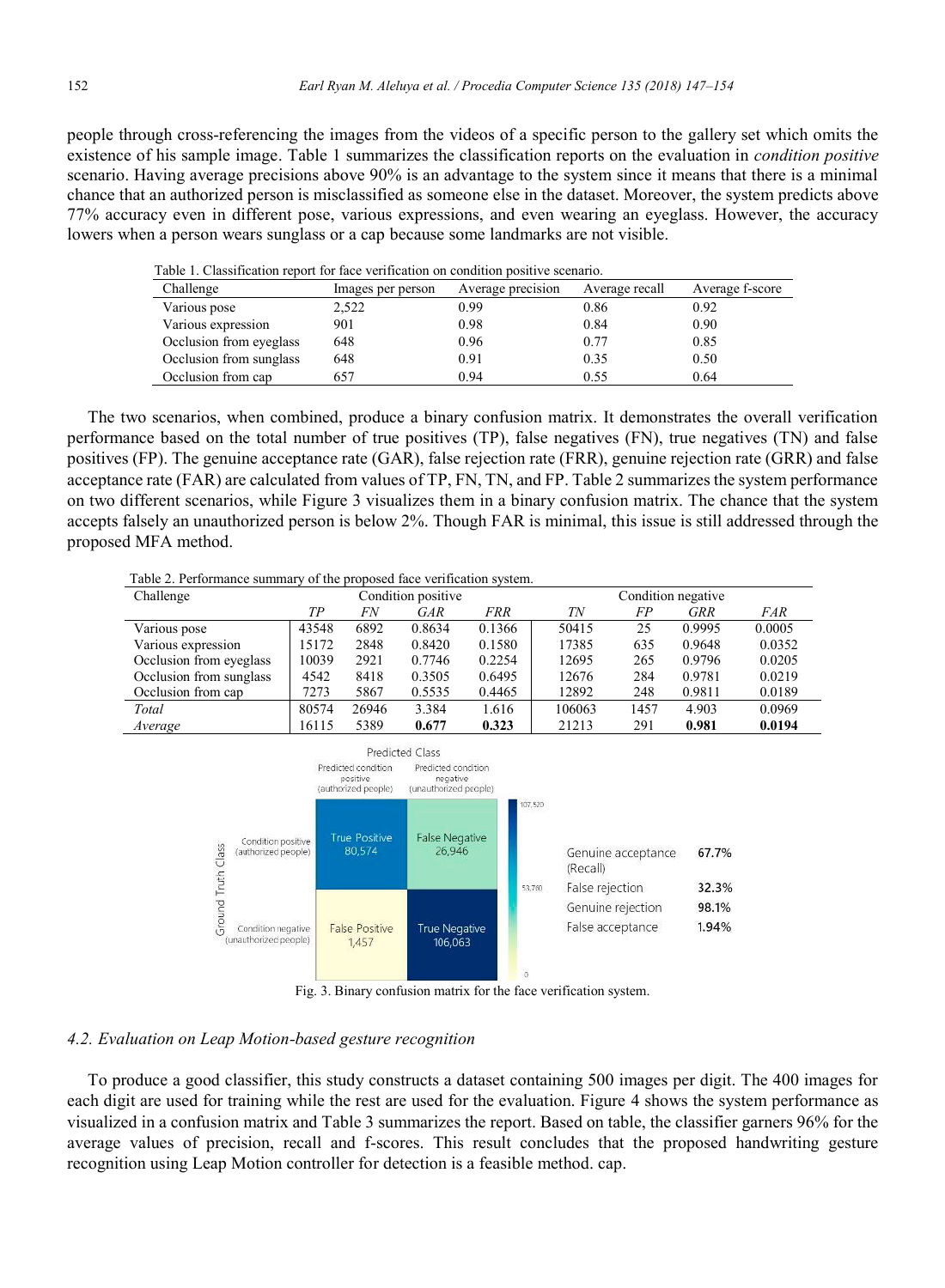| Digit   | Precision | Recall | F-score |
|---------|-----------|--------|---------|
| 0       | 0.98      |        | 0.99    |
|         | 0.99      | 0.96   | 0.97    |
| 2       | 0.92      | 0.95   | 0.94    |
| 3       | 0.90      | 0.90   | 0.90    |
| 4       | 0.95      | 0.94   | 0.94    |
| 5       | 0.99      | 0.99   | 0.99    |
| 6       | 0.95      | 0.98   | 0.97    |
| 7       |           | 0.98   | 0.99    |
| 8       | 0.96      | 0.92   | 0.94    |
| 9       | 0.95      | 0.97   | 0.96    |
| Average | 0.96      | 0.96   | 0.96    |

Table 3. Classification report of the proposed gesture recognition.



Fig. 4. Confusion matrix for the handwriting gesture classifier.

## *4.3. Evaluation on the proposed method*

Since the proposed method of this study is a sequential verification process, it is fundamental to examine the performance of the standalone face verification system and the proposed MFA. As can be seen in Figure 5, the proposed "Faceture ID" is superior to the face verification system which has a minimal chance to be infiltrated by an unauthorized person. This effect is emphasized through requiring additional authentication factors. Every authorized person has a phone number that is saved inside the database for the messaging of OTP, and in result, the unauthorized person cannot bypass the latter authentication process. Thus, the proposed MFA gains a zero false acceptance rate, resulting in the improvement of DET curves as shown in a solid curve.



Fig. 5. Detection Error Tradeoff (DET) curves of the face verification and the proposed method.

### **5. Conclusion and future work**

The present study introduces "Faceture ID", a proof-of-concept of a new novel MFA that cascades face verification, OTP and hand gesture recognition. The experimental results on face verification show more than 77% accuracies (average recalls) on instances where images are exposed to variations in pose, expression, and occlusion from eyeglass. The chance that an unauthorized person may gain an access is below 2%, and this outcomess makes the system a recommendation for implementing practical face-related applications such as surveillance, monitoring, and public safety. The quantitative evaluation of the developed gesture recognition presents 96% for both precision and recall. In other words, the classifier for the handwriting gestures shows a feasible method using the projection of trajectory-based gestures. However, the performance of the system is limited to the capability of the Leap Motion controller to obtain 3D coordinates of the joints in each hand.

Further, this proposed study can be a baseline research for future endeavors in this field of work which have similar methodologies. Though, the proposed framework can be further improved by implementing a behavioral gesture recognition which can distinguish the unique strokes of the user, thereby strengthening the security.